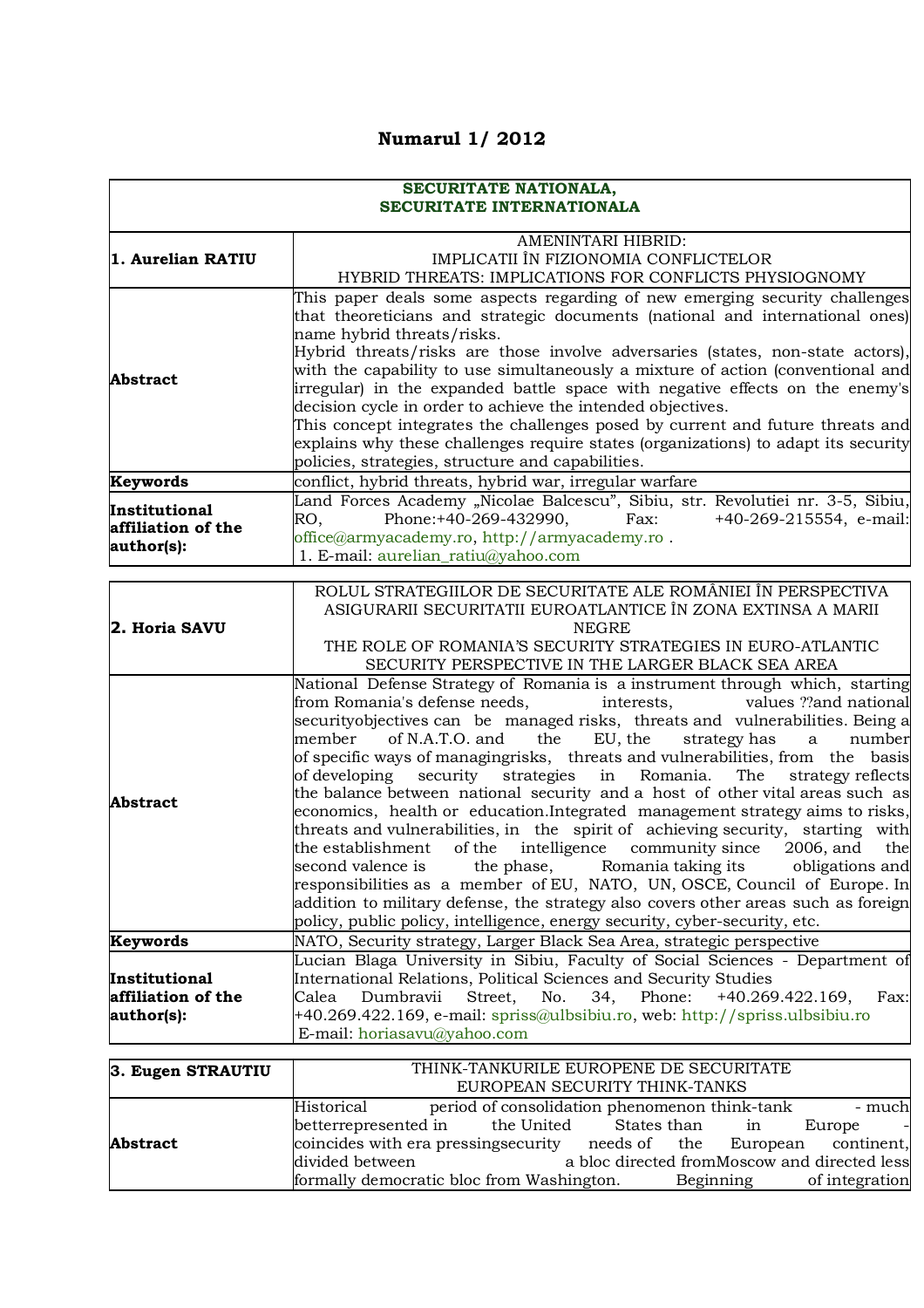|                    | tanks of France, Germany, Spain and Nordic countries, which provided an          |
|--------------------|----------------------------------------------------------------------------------|
|                    | ideology and set of policies in support of European integration. That represents |
|                    | the pre-history of European security think-tanks, even if some of them still     |
|                    | work today.                                                                      |
|                    | But completeness phenomenon as manifested in<br>day,<br>our<br>and               |
|                    | as will be described below, is characteristic of post-Cold<br>War era.           |
|                    | Involving in the security space of the transatlantic factor, positioning on the  |
|                    | Russian Federation and the Middle East conflict, opportunity of Eastern Europe   |
|                    | association in different degrees and forms (Ukraine, Moldova, Belarus), of       |
|                    | the South East (the Balkansand Turkey) and Southern countries (of North          |
|                    | Africa) have become majorthemes of analysis, requiring policy foundamentation.   |
|                    | In this context, European think-tanks have proposed addressing                   |
|                    | and resolving security issues, by providing solutions to European institutions   |
|                    | and MemberStates policies (models and scenarios),                                |
|                    | exercising political pressure to address European policy makers ("lobby"), but   |
|                    | also the creation and support of publicopinion trends favor their                |
|                    | solutions ("advocacy").                                                          |
| Keywords           | think-tank, european security, foreign policy, security strategies               |
|                    | Lucian Blaga University in Sibiu, Faculty of Social Sciences - Department of     |
| Institutional      | International Relations, Political Sciences and Security Studies                 |
| affiliation of the | Dumbravii Street, No. 34, Phone: +40.269.422.169,<br>Fax:<br>Calea               |
| author(s):         | +40.269.422.169, e-mail: spriss@ulbsibiu.ro, web: http://spriss.ulbsibiu.ro      |
|                    | E-mail: $eugen.strautiu@yahoo.com$                                               |

|                                            | COMUNICAREA ÎN SITUATII DE CRIZA.                                                 |
|--------------------------------------------|-----------------------------------------------------------------------------------|
| 4. Nicoleta Anne-<br><b>Marie MUNTEANU</b> |                                                                                   |
|                                            | INTERFERENTE CU SECURITATEA UMANA                                                 |
|                                            | COMMUNICATION IN CONFLICT AND CRISIS SITUATIONS.                                  |
|                                            | INTERFERENCE WITH HUMAN SECURITY                                                  |
|                                            | Protecting people is the key of human security, just as the main causes of        |
|                                            | human insecurity are the crises and conflicts, seen as threats on human           |
|                                            | security. Given the particular circumstances of each crisis and conflict, it is   |
|                                            | difficult to apply generally accepted model for their management, especially with |
| <b>Abstract</b>                            | the customization and specificity as complicated and acquires new meanings        |
|                                            | through the process of globalization.                                             |
|                                            | It is therefore necessary, in an early stage for determining the theoretical      |
|                                            | concepts, factual knowledge, practical study "area" in every respect, from issues |
|                                            | relating to geographical features and up to reflect the elements of living.       |
| Keywords                                   | crises, conflicts, communication, human security, globalization                   |
|                                            | Lucian Blaga University in Sibiu, Faculty of Social Sciences - Department of      |
| <b>Institutional</b>                       | International Relations, Political Sciences and Security Studies                  |
| affiliation of the                         | Calea Dumbravii Street, No. 34, Phone: +40.269.422.169, Fax:                      |
| author(s):                                 | +40.269.422.169, e-mail: spriss@ulbsibiu.ro, web: http://spriss.ulbsibiu.ro       |
|                                            | E-mail: nicoleta.munteanu@ulbsibiu.ro                                             |

| 5. Mihaela-Flavia DIN | SPATIUL SCHENGEN SI IMPORTANTA SA PENTRU SECURITATEA ROMÂNIEI                    |
|-----------------------|----------------------------------------------------------------------------------|
|                       | SCHENGEN SPACE AND ITS IMPORTANCE FOR ROMANIA'S SECURITY                         |
|                       | current socio-political and<br>The<br>economic processes of                      |
|                       | contemporary existenceimposed integrated management of the National and          |
|                       | European institutionsthroughout the<br>European<br>Union's                       |
|                       | territorial expanse and its external borders. The<br>accomplishing<br>of l       |
|                       | the Schengen pragmatic management imposed acommon pragmatic                      |
| <b>Abstract</b>       | management of the external border cooperation, a newstrategy and                 |
|                       | management, institutions and agencies with responsibilities all over the         |
|                       | continent, information systems to stock the data and last but not least, a       |
|                       | judiciary cooperation in terms of penal issues. The last years brought along new |
|                       | important challenges, to which the Member States of the European Unionand its    |
|                       | institutions have commonly responded to.                                         |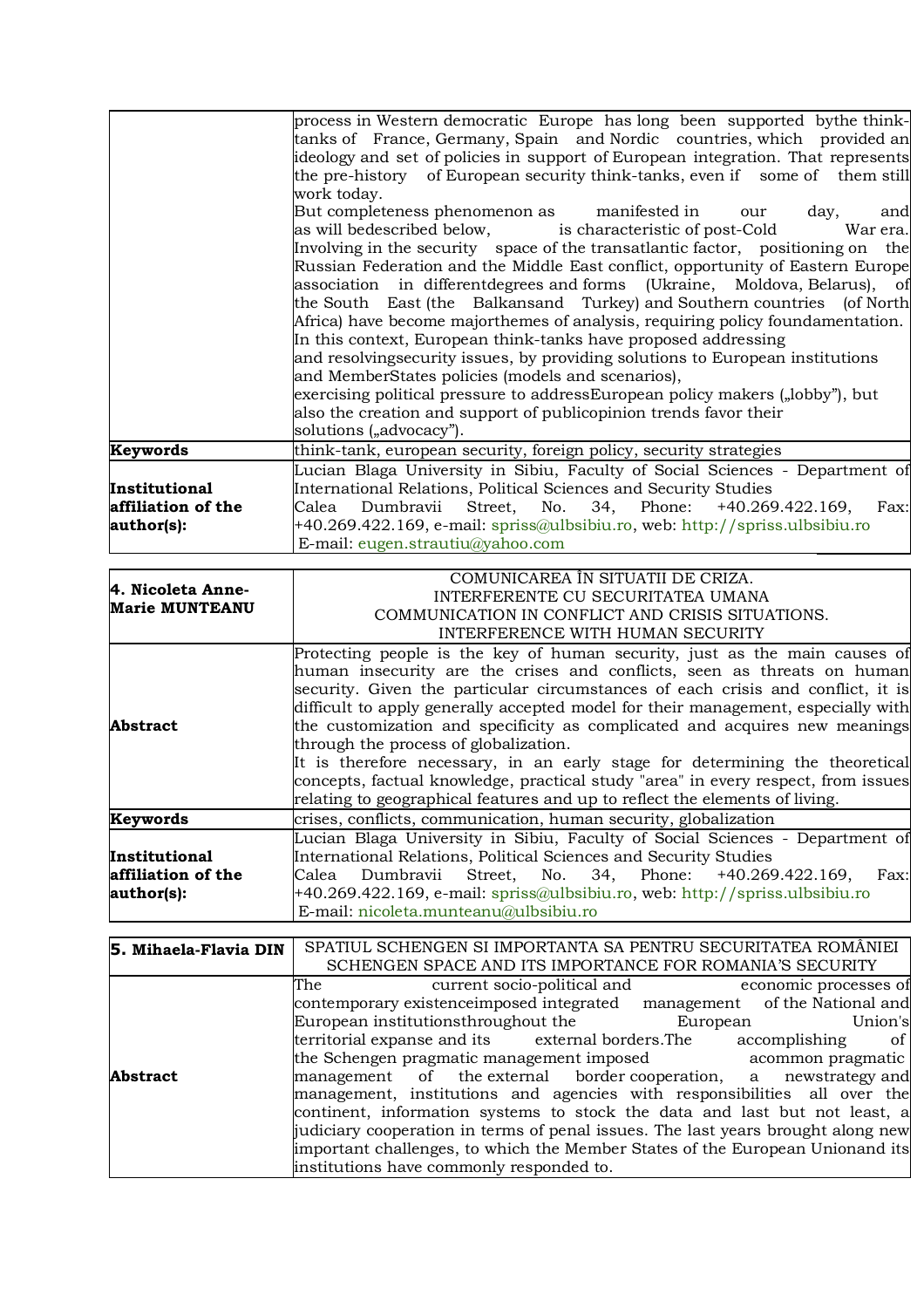| Keywords           | Schengen space, cooperation, Romania's security, integrated management<br>ofthe National and European institutions |
|--------------------|--------------------------------------------------------------------------------------------------------------------|
|                    | "Carol I" National Defense University, Bucharest                                                                   |
| Institutional      | Soseaua Panduri Nr. 68-72, sector 5, Bucuresti, Phone: +40.021.319.48.80,                                          |
| affiliation of the | Fax: $+40.021.319.48.66$ , e-mail: public@unap.ro, web: http://www.unap.ro                                         |
| author(s):         | E-mail: mihaeladin04@yahoo.com                                                                                     |
|                    |                                                                                                                    |
|                    | "VECINATATEA APROPIATA" – STRATEGIE AL POLITICII EXTERNE RUSE ÎN                                                   |
| 6. Viorica TICU    | SPATIUL POST-SOVIETIC                                                                                              |
|                    | NEAR ABROAD - RUSSIAN FOREIGN POLICY STRATEGY IN THE POST-                                                         |
|                    | <b>SOVIETSPACE</b>                                                                                                 |
|                    | After the shock loss of quality from the center of gravity in Eurasia, Russia has                                  |
|                    | entered a turbulent period of adaptation to the new status - post-imperial.                                        |
|                    | Taking the difficult mission to regain national identity and redefine strategic                                    |
|                    | identity, Russia plunged into a long process, calculated in generations and                                        |
|                    | decades, the paradigm shift about themselves and the world surrounding it.                                         |
|                    | Considering the extent of historical change, Russia through its elites, discover                                   |
| <b>Abstract</b>    | new options that would fit geostrategic position. Therefore, speaking about                                        |
|                    | Russian foreign policy in the 90s, we can identify some geopolitical mega-                                         |
|                    | projects around which political forces have coalesced. In this connection, "Near                                   |
|                    | Abroad" - is significant because this strategy Russia aims to become the new                                       |
|                    | generator system integration and consolidation of regional ex-Soviet, who's                                        |
|                    | historical, human and economic in its view, heir USSR would justify this project.                                  |
|                    |                                                                                                                    |
| <b>Keywords</b>    | space, Near Abroad, Russia, Commonwealth<br>Post-Soviet<br>of<br>Independent                                       |
|                    | States, foreign policy, Eurasia, geopolitical interests, geostrategy                                               |
|                    | Free International University of Moldova, Faculty of History and International                                     |
| Institutional      | Relations                                                                                                          |
| affiliation of the | 52 Vlaicu Parcalab street, Chisinau, MD-2012 Republic of Moldova                                                   |
| author(s):         | Tel.: (+373 22) 220029; Tel/Fax.: (+373 22) 220028                                                                 |
|                    | E-mail: ticuviorica@yahoo.com                                                                                      |
|                    |                                                                                                                    |
|                    | ROLUL PREFECTULUI ÎN ASIGURAREA PACII SOCIALE, A ECHILIBRULUI SI                                                   |
| 7. Vasile TABARA   | CONCILIERII INTERESULUI NATIONAL ÎN PLAN TERITORIAL                                                                |
|                    | PREFECT ROLE IN PROVIDING SOCIALE PEACE, BALANCE AND                                                               |
|                    | CONCILIATION WITH NATIONAL INTEREST IN A TERRITORY                                                                 |
|                    | of the Government in<br>prefect, as representative<br>the territory, has<br>The                                    |
|                    | asignificant role in local public services and is the guarantor of law and public                                  |
|                    | order. He provides the climate of social peace, balance and reconcile national                                     |
|                    | interests in his county.                                                                                           |
|                    | Each county operates a<br>prefect appointed<br>or dismissed by<br>government                                       |
|                    | decision. For appointment to this position a person must fulfill, in addition to the                               |
| <b>Abstract</b>    | requirements of any public official and some specific senior civil servants.                                       |
|                    | Powers of the prefect in the civil service in the county where they operate, are                                   |
|                    | divided into two main categories: those resulting from his status of head                                          |
|                    | ofdecentralized public services                                                                                    |
|                    | of ministries and other specialized publicadministration authorities                                               |
|                    | organized at the administrative unit level and thoseresulting from the                                             |
|                    | relationship between the prefect and local authorities.                                                            |
| Keywords           | The prefect, social peace, national interest, local interest, local authorities                                    |
|                    | Lucian Blaga University in Sibiu, Faculty of Social Sciences - Department of                                       |
| Institutional      | International Relations, Political Sciences and Security Studies                                                   |
| affiliation of the | Dumbravii<br>Street,<br>No.<br>Phone:<br>Calea<br>34,<br>$+40.269.422.169,$<br>Fax:                                |
| author(s):         | +40.269.422.169, e-mail: spriss@ulbsibiu.ro, web: http://spriss.ulbsibiu.ro                                        |
|                    | E-mail: vasile.tabara@ulbsibiu.ro                                                                                  |
|                    |                                                                                                                    |
|                    | PROBLEMA NEUTRALITATII REPUBLICII MOLDOVA ÎN CONTEXTUL                                                             |
|                    | ASIGURARII SECURITATII SALE                                                                                        |
| 8. Aurelian LAVRIC | THE PROBLEM OF THE NEUTRALITY OF THE REPUBLIC OF MOLDOVA                                                           |
|                    | WHITHIN THE CONTEXT OF THE ENSURING OF ITS SECURITY                                                                |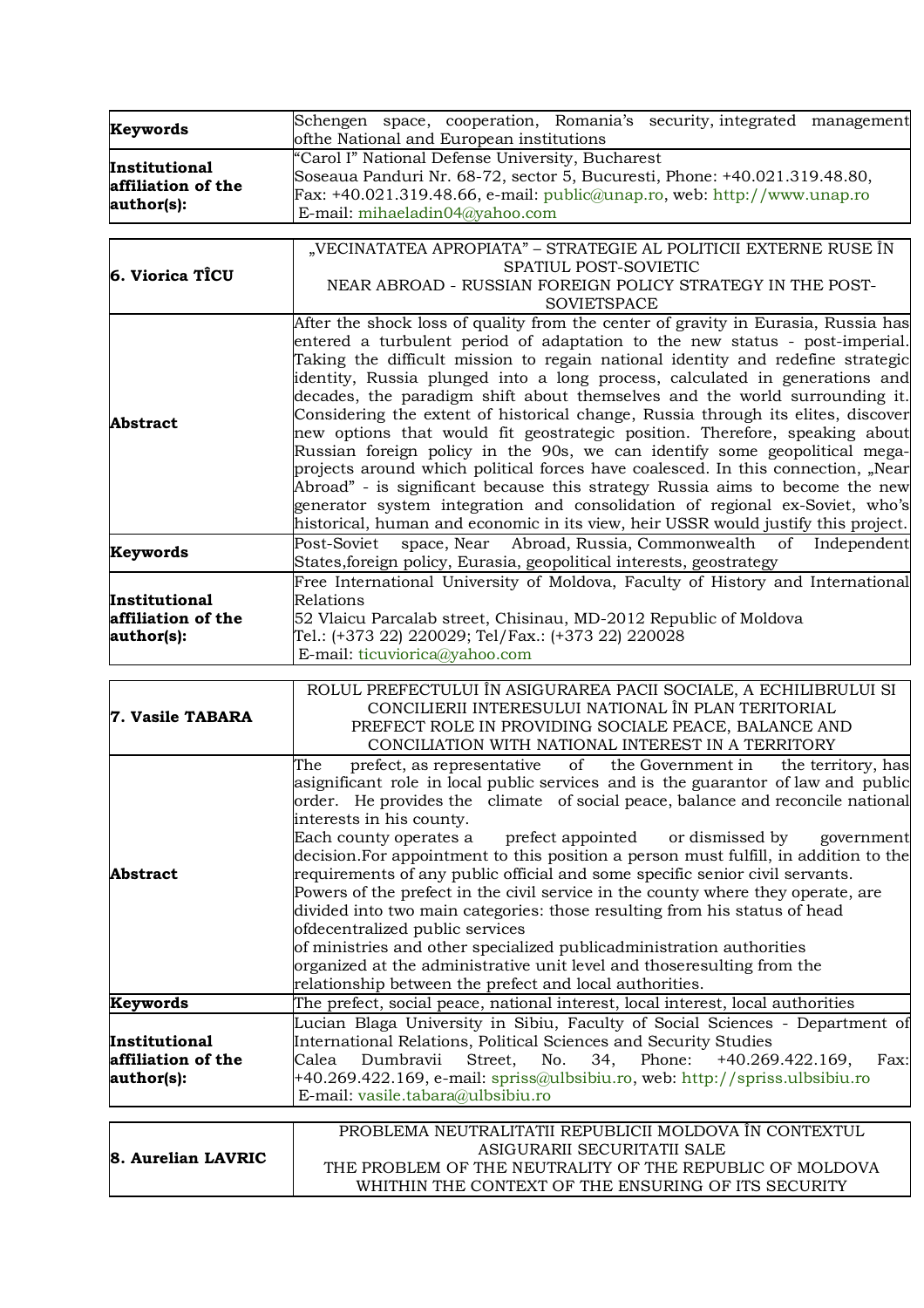| <b>Abstract</b>                                   | One of the main problems of the Republic of Moldova is the ensuring of the<br>state's security. Unfortunately, the Moldovan state missed the opportunities<br>used by the Baltic Republics which, after the collapse of the USSR, already<br>finished their transition from the occupational soviet totalitarian regime to the<br>democratic system and free market economy. The guaranties of their free and<br>prosperous future are the status of the members of the EU and NATO. Moldova<br>still doesn't has a clear perspective of the joining the EU. The government from<br>Chisinau didn't express its will of joining the NATO, the only organization<br>capable to defend the former Soviet and Socialist republics from the Russian<br>Federation's threat.<br>After the 20 years of the unsolved Russian-Moldovan conflict on the banks of the<br>river Dniester, we can ascertain that the adoption of the principle of neutrality,<br>in the Constitution (the $11th$ Article), in order to contribute to the settlement of<br>the conflict, was a mistake. The principle of neutrality was not of help in the<br>process of searching of a solution. On the contrary, because the Russian<br>Federation never respected the Moldovan Constitution, its troupes are<br>consolidated in the Eastern part of Moldova. |
|---------------------------------------------------|------------------------------------------------------------------------------------------------------------------------------------------------------------------------------------------------------------------------------------------------------------------------------------------------------------------------------------------------------------------------------------------------------------------------------------------------------------------------------------------------------------------------------------------------------------------------------------------------------------------------------------------------------------------------------------------------------------------------------------------------------------------------------------------------------------------------------------------------------------------------------------------------------------------------------------------------------------------------------------------------------------------------------------------------------------------------------------------------------------------------------------------------------------------------------------------------------------------------------------------------------------------------------------------------------------------------------------|
| Keywords                                          | state security, neutrality, international guaranties, balance of forces, Russian-<br>Moldovan conflict, NATO                                                                                                                                                                                                                                                                                                                                                                                                                                                                                                                                                                                                                                                                                                                                                                                                                                                                                                                                                                                                                                                                                                                                                                                                                       |
| Institutional<br>affiliation of the<br>author(s): | State University of Moldova; International Relations, Political Sciences and<br>Administration Faculty, A. Mateevici Street 60, MD-2009 Chisinau, phone:<br>037322278385, fax. 037322244248.<br>E-mail: aurushelios@gmail.com                                                                                                                                                                                                                                                                                                                                                                                                                                                                                                                                                                                                                                                                                                                                                                                                                                                                                                                                                                                                                                                                                                      |

|                                                   | <b>RELATII INTERNATIONALE</b>                                                                                                                                                                                                                                                                                                                                                                                                                                                                                                                                                                                                                                                                                                                                                                                                                                                                                                                                                                                                                                                                                                                                                                                                                                                                                                                |  |
|---------------------------------------------------|----------------------------------------------------------------------------------------------------------------------------------------------------------------------------------------------------------------------------------------------------------------------------------------------------------------------------------------------------------------------------------------------------------------------------------------------------------------------------------------------------------------------------------------------------------------------------------------------------------------------------------------------------------------------------------------------------------------------------------------------------------------------------------------------------------------------------------------------------------------------------------------------------------------------------------------------------------------------------------------------------------------------------------------------------------------------------------------------------------------------------------------------------------------------------------------------------------------------------------------------------------------------------------------------------------------------------------------------|--|
| 9. Mihai CROITOR                                  | DE LA AMICI LA INAMICI: "STRATEGIA INCLINARII SPRE O SINGURA PARTE"<br>SI IMPACTUL ACESTEIA ASUPRA LAGARULUI COMUNIST[1]<br>FROM FRIENDS TO ENEMIES: THE "LEAN TO ONE SIDE STRATEGY" AND ITS<br><b>IMPACT ON THE COMMUNIST CAMP</b>                                                                                                                                                                                                                                                                                                                                                                                                                                                                                                                                                                                                                                                                                                                                                                                                                                                                                                                                                                                                                                                                                                          |  |
|                                                   | [1] Acest articol este rezultatul cercetarii finantate de catre Programul Operational Sectorial<br>Dezvoltarea Resurselor Umane prin proiectul "Retea transnationala de management integrat al<br>cercetarii postdoctorale în domeniul Comunicarea stiintei. Constructie institutionala (scoala<br>postdoctorala) si program de burse (CommScie)", POSDRU/89/1.5/S/63663.                                                                                                                                                                                                                                                                                                                                                                                                                                                                                                                                                                                                                                                                                                                                                                                                                                                                                                                                                                    |  |
| Abstract                                          | After the proclamation of the People's Republic of China, the new regime faced<br>multiple challenges. On the one hand, the Chinese Communists had difficulties<br>in institutionalizing a Communist regime in a country devastated by a longcivil<br>war. On the other hand, the new Chinese State faced a diplomatic isolation. To<br>resolve these two issues, in the vision of decision-makers in Beijing, the Chinese<br>State had to adopt a foreign policy strategy that emphasized China's attachment<br>to the Communist camp, and also, to receive Soviet economic assistance.<br>Thus, China will adopt "lean to one side strategy" and on February 14, 1950<br>Treaty of Friendship, Allianceand Mutual<br>signed with USSR the<br>Assistance. But due to decisions of the 20th Congress of the CPSU (February<br>Sino-Soviet relations will begin to deteriorate, in the early 60sthe<br>1956),<br>debate on<br>two countries engaging in a<br>the general<br>line<br>Οİ<br>the internationalcommunist<br>movement. Based<br>on documents from<br>the<br>Romanian archives andon other historiographical sources, our article attempts<br>to identify the reasons which led to the adoption of the "lean to one side<br>strategy" and also the reasonsbehind the reorientation of the Romanian foreign<br>policy towards China. |  |
| Keywords                                          | conflict, ideology, People's Republic of China, Soviet Union, People's Republic of<br>Romania                                                                                                                                                                                                                                                                                                                                                                                                                                                                                                                                                                                                                                                                                                                                                                                                                                                                                                                                                                                                                                                                                                                                                                                                                                                |  |
| Institutional<br>affiliation of the<br>author(s): | of<br>Babes-Bolyai<br>University<br>Cluj-Napoca, Faculty<br>of<br>History<br>and<br>Philosophy, Mihail Kogalniceanu Street, No.1, Cluj-Napoca.<br>E-mail: mihai_croitor@yahoo.com                                                                                                                                                                                                                                                                                                                                                                                                                                                                                                                                                                                                                                                                                                                                                                                                                                                                                                                                                                                                                                                                                                                                                            |  |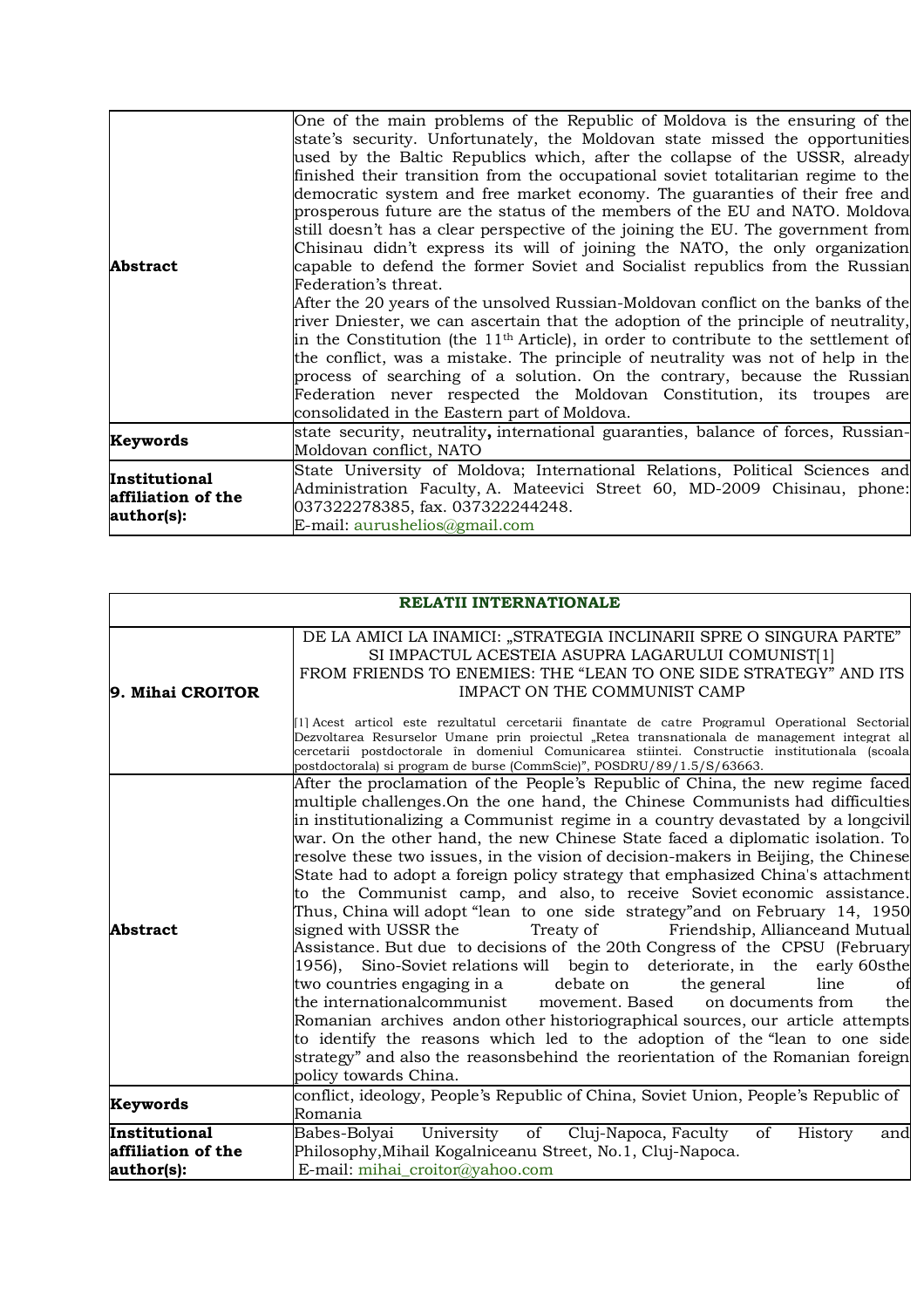| 10. Sanda BORSA                                   | CHESTIUNEA SPECIALIZARII ÎN CADRUL C.A.E.R. (1959-1963). O ROMÂNIE<br>AGRARA SAU UNA INDUSTRIALIZATA? [1]<br>THE QUESTION OF SPECIALIZATION WITHIN THE COMECON (1959-1963).<br>AN AGRARIAN ROMANIA OR AN INDUSTRIALIZED ONE?                                                                                                                                                                                                                                                                                                                                                                                                                                                                                                                                                                                                                                                                                                                                                                                                                                                                                                                     |
|---------------------------------------------------|--------------------------------------------------------------------------------------------------------------------------------------------------------------------------------------------------------------------------------------------------------------------------------------------------------------------------------------------------------------------------------------------------------------------------------------------------------------------------------------------------------------------------------------------------------------------------------------------------------------------------------------------------------------------------------------------------------------------------------------------------------------------------------------------------------------------------------------------------------------------------------------------------------------------------------------------------------------------------------------------------------------------------------------------------------------------------------------------------------------------------------------------------|
|                                                   | [1] This work was supported by a grant of the Romanian National Authority for Scientific Research,<br>CNCS - UEFISCDI, project number PN-II-RU-PD-2011-3-0030                                                                                                                                                                                                                                                                                                                                                                                                                                                                                                                                                                                                                                                                                                                                                                                                                                                                                                                                                                                    |
| <b>Abstract</b>                                   | The early 60s witnessed the emergence of scissions within the communist camp,<br>China and People's<br>People's<br>Republic<br>of<br>Republic<br>Ωt<br>Albania proclaimingtheir ideological independence from<br>the Kremlin. In this context significant tensions emerged within the Council for<br>Economic Assistance, as a result of Moscow's intention to<br>Mutual<br>promote an economic integrationist vision. Gheorghe Gheorghiu-Dej<br>(the<br>Romanian Workers' Party leader) will reject theseSoviet initiatives, the Council<br>for Mutual Economic Assistance reform process, imagined by Khrushchev ending<br>failure. Based on archival documents, our article presents<br>with<br>a<br>the<br>characterized<br>that have<br>the Romanian-Soviet<br>main developments<br>relations between 1959-1963 and at the same time, the article identifies the<br>main reason behind the refusal of the Roman Workers' Party to accept<br>the economic integrationist vision promoted by the<br>Soviets: such<br>al<br>measure would have a negative effect on industrialization plan envisioned bythe<br>Romanian Communists since 1960. |
| Keywords                                          | Communism, Soviet-Romanian relations, Council for Mutual Economic<br>Assistance, Gheorghe Gheorghiu-Dej, Nikita Khrushchev                                                                                                                                                                                                                                                                                                                                                                                                                                                                                                                                                                                                                                                                                                                                                                                                                                                                                                                                                                                                                       |
| Institutional<br>affiliation of the<br>author(s): | George Baritiu Institute of History, Cluj-Napoca, M. Kogalniceanu Street, No.<br>12-14, Cluj-Napoca.<br>E-mail: borsa_sanda@yahoo.com                                                                                                                                                                                                                                                                                                                                                                                                                                                                                                                                                                                                                                                                                                                                                                                                                                                                                                                                                                                                            |

| 11. Pavel MORARU   | VIZIUNI RUSESTI ASUPRA ROMÂNIEI, CA STAT-MEMBRU AL STRUCTURILOR                                                                                                                                                                                                                                                                                                                                                                                                                                                                                                                                                                                                                                                                                                                                                                                                                                                                                                                                                                                                                                                                                                                                                                                                                                                                                                                                                                                                                                                                                                                               |
|--------------------|-----------------------------------------------------------------------------------------------------------------------------------------------------------------------------------------------------------------------------------------------------------------------------------------------------------------------------------------------------------------------------------------------------------------------------------------------------------------------------------------------------------------------------------------------------------------------------------------------------------------------------------------------------------------------------------------------------------------------------------------------------------------------------------------------------------------------------------------------------------------------------------------------------------------------------------------------------------------------------------------------------------------------------------------------------------------------------------------------------------------------------------------------------------------------------------------------------------------------------------------------------------------------------------------------------------------------------------------------------------------------------------------------------------------------------------------------------------------------------------------------------------------------------------------------------------------------------------------------|
|                    | EURO-ATLANTICE                                                                                                                                                                                                                                                                                                                                                                                                                                                                                                                                                                                                                                                                                                                                                                                                                                                                                                                                                                                                                                                                                                                                                                                                                                                                                                                                                                                                                                                                                                                                                                                |
|                    | RUSSIAN VISION TOWARDS ROMANIA AS A MEMBER STATE IN EURO-                                                                                                                                                                                                                                                                                                                                                                                                                                                                                                                                                                                                                                                                                                                                                                                                                                                                                                                                                                                                                                                                                                                                                                                                                                                                                                                                                                                                                                                                                                                                     |
|                    | <b>ATLANTIC STRUCTURES</b>                                                                                                                                                                                                                                                                                                                                                                                                                                                                                                                                                                                                                                                                                                                                                                                                                                                                                                                                                                                                                                                                                                                                                                                                                                                                                                                                                                                                                                                                                                                                                                    |
| <b>Abstract</b>    | The tension in Romanian-Soviet (Russian) relations has been present during the<br>twentieth century till the present day. The reasons for this situation, obviously,<br>are related to the events that have occurred in the not too distant past.<br>The situation is still complicated by the fact that Russia, based on the Soviet<br>past is dominated by the idea of ?? revenge. After the collapse of the Soviet Union<br>in Russia has appeared a mentality and a desire similar to that of the Germans<br>after they had been imposed the conditions of the Treaty of Versailles.<br>The different approach on historical events of the two states still maintains the<br>subjective opinion of the Russians towards Romania. The same situation, based<br>on historical issues and the soviet position of the Russia, is present also in their<br>relations with Finland, Poland, the Baltic States, Japan, etc.<br>So, the Russian vision (official and unofficial) towards Romania is dictated by<br>the different perception of the history and by the Soviet dogma which still has a<br>decisive role in this respect.<br>In these circumstances we are witnessing a strong offensive media propaganda<br>by the Russian Federation. The most recent action was the release of a<br>propagandistic documentary film titled "Romania as a Western anti-Russian<br>policy instrument". This film that we are going to analyze in this article was<br>made by the Russian Institute for Strategic Research in August-September 2011<br>and presented on Russian television channels. |
|                    | Romania, Russian Federation, Bessarabia, Romanian-Russian relations,                                                                                                                                                                                                                                                                                                                                                                                                                                                                                                                                                                                                                                                                                                                                                                                                                                                                                                                                                                                                                                                                                                                                                                                                                                                                                                                                                                                                                                                                                                                          |
| Keywords           | European Union, NATO                                                                                                                                                                                                                                                                                                                                                                                                                                                                                                                                                                                                                                                                                                                                                                                                                                                                                                                                                                                                                                                                                                                                                                                                                                                                                                                                                                                                                                                                                                                                                                          |
|                    | Lucian Blaga University in Sibiu, Faculty of Social Sciences - Department of                                                                                                                                                                                                                                                                                                                                                                                                                                                                                                                                                                                                                                                                                                                                                                                                                                                                                                                                                                                                                                                                                                                                                                                                                                                                                                                                                                                                                                                                                                                  |
| Institutional      | International Relations, Political Sciences and Security Studies                                                                                                                                                                                                                                                                                                                                                                                                                                                                                                                                                                                                                                                                                                                                                                                                                                                                                                                                                                                                                                                                                                                                                                                                                                                                                                                                                                                                                                                                                                                              |
| affiliation of the | Calea<br>Dumbravii<br>Street,<br>No.<br>34, Phone:<br>$+40.269.422.169,$<br>Fax:                                                                                                                                                                                                                                                                                                                                                                                                                                                                                                                                                                                                                                                                                                                                                                                                                                                                                                                                                                                                                                                                                                                                                                                                                                                                                                                                                                                                                                                                                                              |
| author(s):         | +40.269.422.169, e-mail: spriss@ulbsibiu.ro, web: http://spriss.ulbsibiu.ro                                                                                                                                                                                                                                                                                                                                                                                                                                                                                                                                                                                                                                                                                                                                                                                                                                                                                                                                                                                                                                                                                                                                                                                                                                                                                                                                                                                                                                                                                                                   |
|                    | E-mail: morarup@yahoo.de, www.morarup.narod.ru.                                                                                                                                                                                                                                                                                                                                                                                                                                                                                                                                                                                                                                                                                                                                                                                                                                                                                                                                                                                                                                                                                                                                                                                                                                                                                                                                                                                                                                                                                                                                               |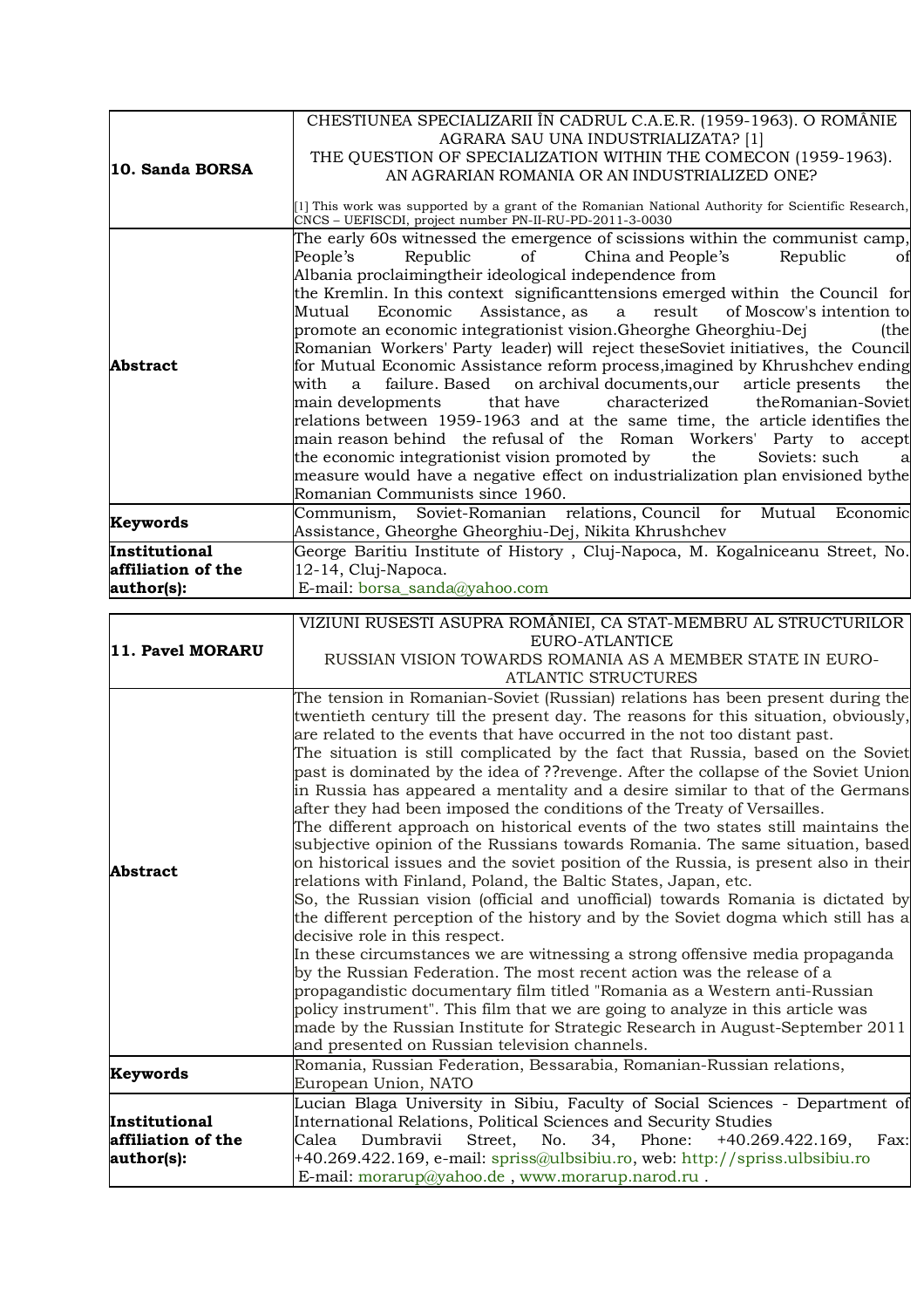|                    | EMIGRATIA ROMÂNEASCA ÎN AMERICA.                                                                   |
|--------------------|----------------------------------------------------------------------------------------------------|
| 12. Iuliana NEAGOS | PRIMELE INSTITUTII                                                                                 |
|                    | ROMANIAN EMIGRATION IN THE AMERICA. THE BEGINNING                                                  |
|                    | The Romanian community from the U.S.A. is the result of a few important waves                      |
|                    | of immigration with their own characteristics. This majority of the first                          |
|                    | Romanian immigrants were from Transylvania, Banat and Bucovina, most of                            |
|                    | them were single men of rather young age. They considered that America was a                       |
|                    | land of choice, of liberties, equal opportunities and a new beginning, but the first               |
|                    | years were difficult for them, they had to face a lot of problems and due to all                   |
| <b>Abstract</b>    | these they started to organize themselves into societies. They came to a New                       |
|                    | World, to settle, to adopt the ways of a totally new and unknown land and to lay                   |
|                    | the foundations of a community which continues to develop to this days.                            |
|                    | The first Romanian about whom we have a certain information, that went to                          |
|                    | America is the Orthodox priest from Transylvania, Samuila Damian, who around                       |
|                    | 1750, got in touch with the famous statesman and man of science, Benjamin                          |
|                    | Franklin, with whom he had an interesting correspondence.                                          |
|                    | Romanian-Americans, immigration, "mia si drumul" generation, Romanian-                             |
| Keywords           | American community, waves of immigration                                                           |
|                    | Lucian Blaga University in Sibiu, Faculty of Social Sciences - Department of                       |
| Institutional      | International Relations, Political Sciences and Security Studies                                   |
| affiliation of the | Dumbravii<br>Calea<br>Street,<br>No.<br>34,<br>Phone:<br>+40.269.422.169,<br>Fax:                  |
| author(s):         | +40.269.422.169, e-mail: spriss@ulbsibiu.ro, web: http://spriss.ulbsibiu.ro                        |
|                    | E-mail: iulin24@yahoo.com                                                                          |
|                    |                                                                                                    |
|                    | CONCEPTUALIZAREA RAZBOIULUI SI A INTERVENTIEI UMANITARE                                            |
|                    | - DE LA ABORDAREA UNILATERALISTA LA IMPLICAREA MULTINATIONALA                                      |
| 13. Silviu NATE    | WAR AND HUMANITARIAN INTERVENTION CONCEPTUALIZATION                                                |
|                    | FROM UNILATERALIST APPROACH TO MULTINATIONAL INVOLVEMENT -                                         |
|                    | Challenged by the new complexity of the phenomenon of war, some theoretical                        |
|                    | approaches, considered to be mono-causal, have been outmode.                                       |
|                    | The end of the Cold War has been characterized by a wave of violent civil wars                     |
|                    | that have produced unprecedented humanitarian catastrophe and suffering.                           |
| <b>Abstract</b>    | International military forces have intervened in several recent conflicts to protect               |
|                    | civilians caught up in human rights crises. In others, they have failed to do so.                  |
|                    | Does military force help? When is it appropriate?                                                  |
|                    | The paper explores the difference that multilateral authority, as opposed to                       |
|                    | unilateral national decision, should make in justifying armed intervention.                        |
| <b>Keywords</b>    | war, conflict, concepts, United Nations, humanitarian intervention                                 |
|                    | Lucian Blaga University in Sibiu, Faculty of Social Sciences - Department of                       |
| Institutional      | International Relations, Political Sciences and Security Studies                                   |
| affiliation of the | Dumbravii<br>Street,<br>No.<br>34, Phone:<br>$+40.269.422.169,$<br>Calea<br>Fax:                   |
| author(s):         | +40.269.422.169, e-mail: spriss@ulbsibiu.ro, web: http://spriss.ulbsibiu.ro                        |
|                    |                                                                                                    |
|                    | E-mail: silviu.nate@ulbsibiu.ro                                                                    |
|                    |                                                                                                    |
|                    | ROLUL DIPLOMATIEI STATELOR MICI SI MIJLOCII ÎN DEZVOLTAREA SI                                      |
|                    | CONSOLIDAREA ORDINII JURIDICE ONUSIENE LA ÎNCEPUTUL                                                |
|                    | SECOLULUI AL XXI-LEA[1]                                                                            |
|                    | THE ROLE OF SMALL AND MEDIUM STATES DIPLOMACY IN DEVELOPING                                        |
| 14. Madalina       | AND STRENGTHENING THE LEGAL UN-SYSTEM AT THE BEGINNING OF THE                                      |
| <b>ANTONESCU</b>   | 21ST CENTURY                                                                                       |
|                    |                                                                                                    |
|                    | [1] Prezentul articol constituie în toate elementele sale un punct de vedere personal, exprimat în |

|          | $\parallel$ i Prezentui articoi constituie in toate elementele sale un punct de vedere personal, exprimat in |
|----------|--------------------------------------------------------------------------------------------------------------|
|          | virtutea caracterelor democratice si de stat de drept ale statului român, garantate la nivel                 |
|          | constitutional si în virtutea libertatii de exprimare ca drept fundamental al omului; prin urmare, el        |
|          | nu reprezinta cu necesitate politica externa a statului român.                                               |
|          | At the beginning of 21st Century, we consider that small and middle states must                              |
| Abstract | intensify their efforts in order to develop and to consolidate the UN legal order,                           |
|          | inclusive by using the instruments and the mechanisms specific to the                                        |